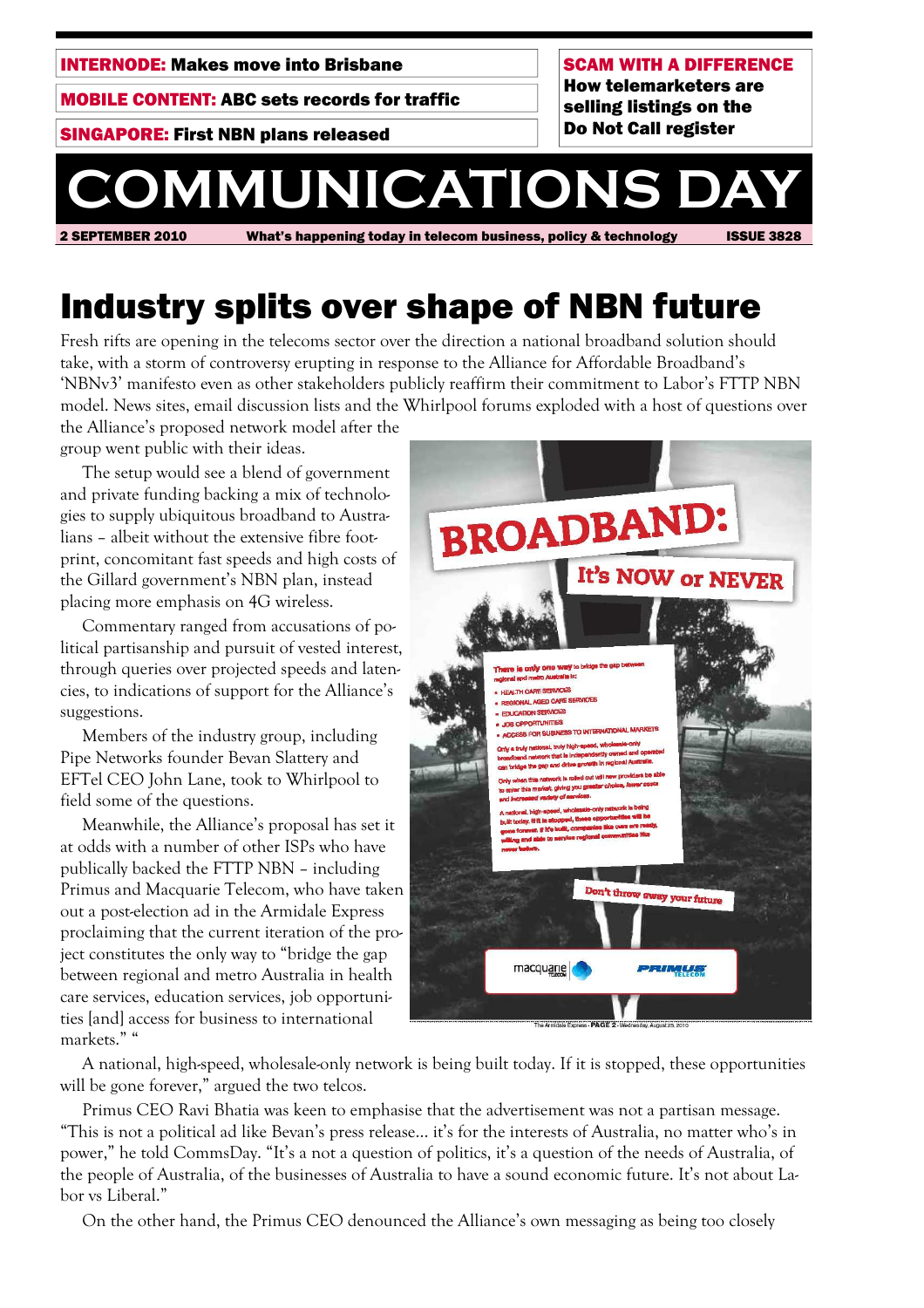aligned to the Liberal broadband policy at a delicate political juncture. "The timing of this announcement is appalling," he said. "We in the telecoms industry are apolitical, and in the opinion of most informed observers of this industry, FTTH is the way to go in the best interests of Australia, its people, and its businesses. It is important for our future productivity and competitiveness."

 Macquarie Telecom could not be reached for comment by the time of going to press; however, chief executive David Tudehope was recently quoted by the Australian Financial Review as advocating the current NBN plan as "better for industry and government."

**Petroc Wilton** 

## Internode opens Brisbane office, new exchanges to follow

Broadband provider Internode has opened its first office in Brisbane and will soon make an announcement on a number of new exchanges equipped with its own synchronous (SHDSL) gear for the Queensland business sector.

 Internode national sales manager Daryl Knight told CommsDay that work was already underway at the new exchanges, which will be in prominent business locations. He said a more detailed announcement would be made shortly. Internode currently has about 20 telephone exchanges in Queensland equipped with its own ADSL2+ broadband equipment.

 The state contributed nearly 15 percent of the company's revenues in the past financial year and Knight said it was the fastest growing region. "Queensland is already a major market for Internode, so this is about taking it to the next level," he said.

 Four new hires have been made for the office, which will only deal with corporate customers for Internode's business services. These include ADSL2+, Private IP networks, synchronous (SHDSL) Internet access and cloud-based services such as virtual private servers. The new staff comprise two business development managers, a pre-sales engineer and a sales support/office administration person.

 The office in Adelaide Street, above Brisbane's Central train station, is around 300 square metres, which Knight said would fit the company's plans for staff growth once it becomes established.

 He described the Queensland market as being similar to Adelaide, which he said was very "relationship driven". "Our primary focus is on building business relationships because commercial and enterprise organisations contribute about 40 percent of Internode's total revenues nationally," Knight said, adding that it would aim to achieve the same level of activity in Queensland.

 Knight also pointed out that current corporate customers in Queensland would retain their existing Adelaide-based account managers, while the Brisbane-based staff would target new business.

 "Whereas residential broadband sales are quite straightforward decisions, based on quality of service and price, business purchases are more complicated. The team we're putting into our Brisbane office will assist businesses with choosing the right configuration of services to meet their specific needs," he said.

**Geoff Long** 

# Do Not Call register targeted by telemarketers

In a twist of irony probably not appreciated by scammers, telemarketers are offering to list consumers' phone numbers on the Do Not Call Register – for a fee, according to the Australian Communications and Media Authority.

 As ACMA chairman Chris Chapman points out, the register is a free service funded by the Federal government. He also warned consumers not to provide any personal identification or financial details to the telemarketers making the calls.

 Chapman said the ACMA had received more than 30 complaints about the scams over the last month, although the actual number of scam calls being made is likely to be far higher.

 Acting CEO of the Australian Communications Consumer Action Network, Teresa Corbin, told CommsDay that the register had more than 4 million Australian phone numbers listed and was still the

#### COMMUNICATIONS DAY 2 September 2010 Page 2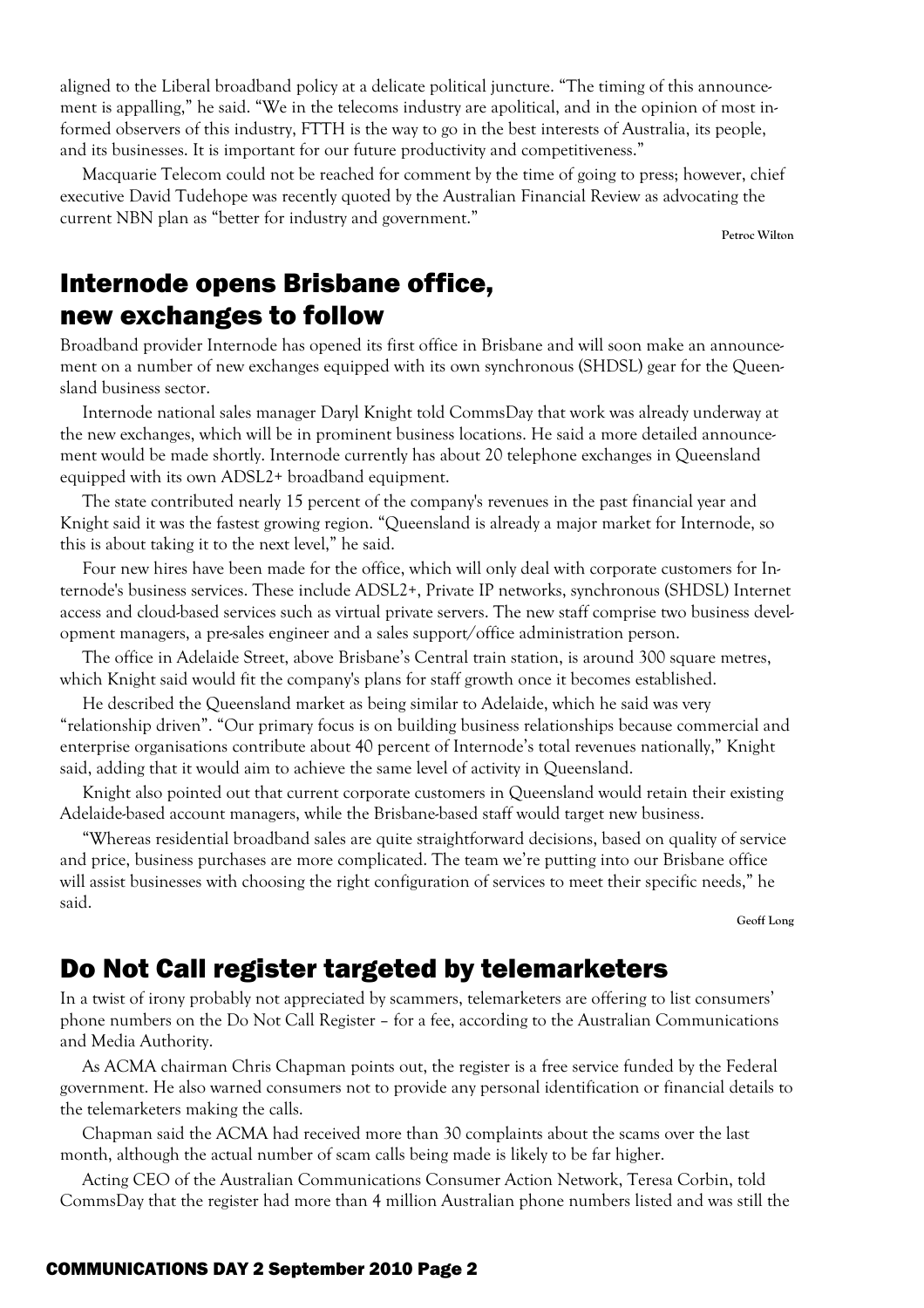most effective way to stop telemarketing calls.

 "This is an outrageous scam that unfortunately will most likely impact on the most vulnerable in our society. ACCAN hopes that the ACMA tracks down the scammers as soon as possible to ensure the integrity of the Do Not Call Register," Corbin said.

 Meanwhile, ACCAN's recruitment process to find a new CEO to replace Allan Asher is underway, according to the organisation.

**Geoff Long** 

### ABC mobile offering hits record numbers

The ABC has marked the explosive growth of mobile devices as a vector for its content, with visits to its mobile platform ramping up 105% in the last year .

 By the second week of August, total weekly visits to the ABC's mobile site had hit 50,800, against 25,000 for the same time last year. Purpose-built apps were also wildly popular, with downloads of the ABC's iPhone app hitting 1 million in seventeen months and its iPad app reaching 100,000 in just two and a half months.

 "The ABC followed audiences onto mobile with a fairly simple offering 18 months ago," said ABC Innovation acting director Bruce Belsham. "Since then we have seen a rapid acceleration of people using mobile devices to get their news and entertainment."

 "Mobile devices are a real growth story in modern media – enabling more and more Australians to both experience and share content," added MD Mark Scott. "Our audience is taking their ABC with them wherever they go, and in record numbers."

 The ABC now supports services tailored for mobile platforms that include specific Android, Black-Berry, iPhone and Java apps, in addition to its purpose-built mobile website.

**Petroc Wilton** 

### IP surveillance firm wins local gov't deal at Moreton Bay

Axis Communications has clinched a deal to supply its IP HDTV cameras to Moreton Bay Regional Council as part of a contract with Link Security Group to deploy an extensive wireless IP video surveillance network.

 Australia's third largest local government will use funds from the Federal Government's Safer Cities project as a Federal Government Initiative to deploy the surveillance network, which features 130 square kilometres of mesh coverage. The system integrates wireless infrastructure mesh from Firetide, network cameras from Axis Communications and video management software from Milestone Systems.

 The extended coverage area and stringent performance specifications were the major factors in selecting a wireless product for the ongoing project. 42 Firetide outdoor mesh nodes form the infrastructure backbone, supporting close to 50 outdoor IP video surveillance cameras. The network features Axis' outdoor cameras including the pan-tilt-zoom Q6032-E for their optics package and the HDTV P1344 cameras that transmit video at 30 frames per second in HD resolution.

 "Where image quality is the key consideration it is important to have full frame rate video streaming so that activities in a scene and fast-moving objects can be easily seen and captured," said Axis' ANZ country manager Wai King Wong. "Our HDTV cameras are compliant with the SMPTE standards in resolution, frame rate, colour fidelity and aspect ratio."

 Wong is also quietly confident that the applications explosion we have witnessed on devices such as the iPhone will be replicated on the Linux-based open-standards system the Axis cameras operate on. "We can actually have other software sitting in the camera itself," said Wong. "It could be a people-counting solution, maybe in the future facial-recognition software as well. So these you can actually implement onto the camera rather than rely on the server."

 In line with this confidence, Axis is looking to boost headcount locally, by making additions to the pair of new recruits it hired back in June.

**Miro Sandev**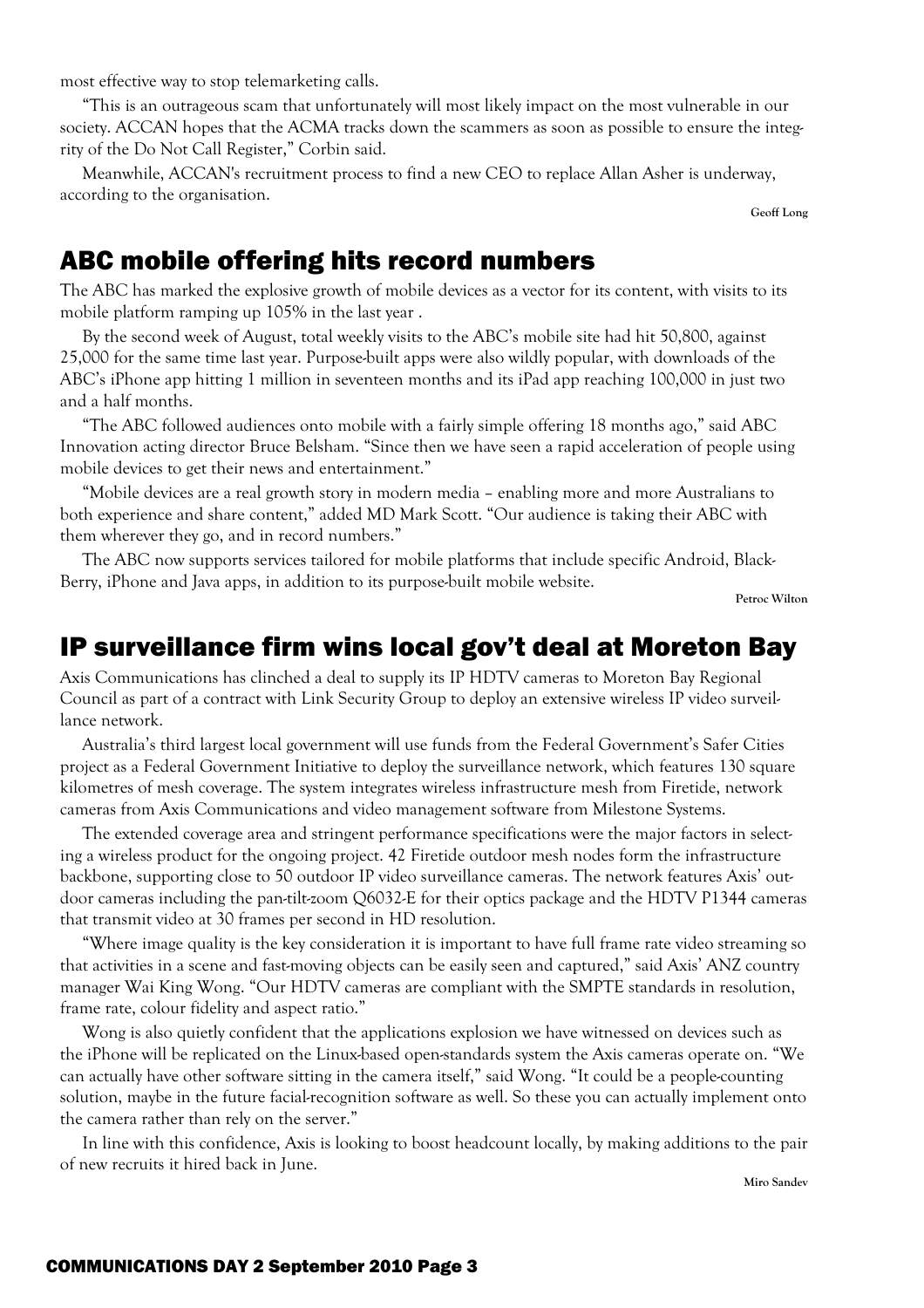## Vocus selects Arbor for DDoS attack shield

Vocus Communications has picked US-based network security and management specialist Arbor Networks' Peakflow SP platform for protection against distributed denial of service attacks.

 Arbor touts its Peakflow SP platform as the de facto standard for IP flow-based network security, visibility and analysis. The company also claims that it enables organisations to reduce cost by improving IPv4 and IPv6 traffic engineering and operational efficiencies. The platform is integrated with Arbor's threat management system that, according to the company, detects and surgically removes only attack traffic while maintaining legitimate business traffic.

 "Being an island nation, we are very dependent upon our international submarine cables for connectivity to the rest of the world," said Arbor's ANZ country manager Nick Race. "By deploying Peakflow TMS at their US POP, Vocus can prevent these links from becoming congested under DDoS attack while ensuring network availability to their customers."

 "Arbor's products are unique in their ability to deliver a combination of real-time attack identification, mitigation and reporting," said Vocus CEO James Spenceley. "This enables Vocus to not only secure our infrastructure, but offer "Clean Internet" services to service providers across Australia and New Zealand."

 Vocus has also joined Arbor's Fingerprint Sharing Alliance – a collaborative industry initiative which is aimed at helping service providers share internet attack information automatically.

**Miro Sandev** 

### Vividwireless taps RightNow CX for customer care

Vividwireless has waded into the customer service arms race by deploying RightNow CX to help support its customer care initiatives across phone, web, email and chat channels.

 The wireless player is attempting to differentiate itself by focusing on customer experience across products, services and now customer care. To this end, it has enlisted the help of RightNow to launch online and contact centre customer care initiatives; the firm's RightNow CX suite, which includes web, social media and contact centre branches, features a single, centralised customer contact record which is integrated with client systems such as billing engines. "We needed a system that would integrate with existing systems, scale over time as required and be easy to use – for customers and staff," said Vividwireless CEO Martin Mercer.

 "In among those criteria was the very real need to get a better handle on the voice of the customer, understanding what they need from us, where we could be doing better and where we're doing well," Mercer continued. "RightNow's ability to offer all of that through a single system was a critical selection point because now we're able to gain visibility into customer trends and make better informed business decision on the back of the data."

 Vividwireless also recently established a call centre in Perth to support customers following the launch of its wireless network there in March. The company is now deploying its service to inner-city markets across the country.

**Miro Sandev** 

## Telstra set to deploy new Torres Strait telco network

Telstra Countrywide has joined forces with the Torres Strait Island Regional Council to deploy a new telecommunications network across the outer islands of the Strait.

 As reported by the ABC, the A\$5.3 million project will see high-speed radio rolled out on five islands and local exchanges upgraded on a further fifteen. Telstra Countrywide spokesman Lou Boyle said that the upgrade would bring the region up to the standard of the rest of the country.

 "It's a significant investment by Telstra and TSIRC and the outcome will be the delivery of improved services, increased speeds and better technology, which will allow council and indeed other organisations to improve the way they communicate and do business in the region," said Boyle.

 According to TSIRC mayor Fred Gela, Telstra's involvement in the rollout is the fruit of eighteen months' negotiation.

#### COMMUNICATIONS DAY 2 September 2010 Page 4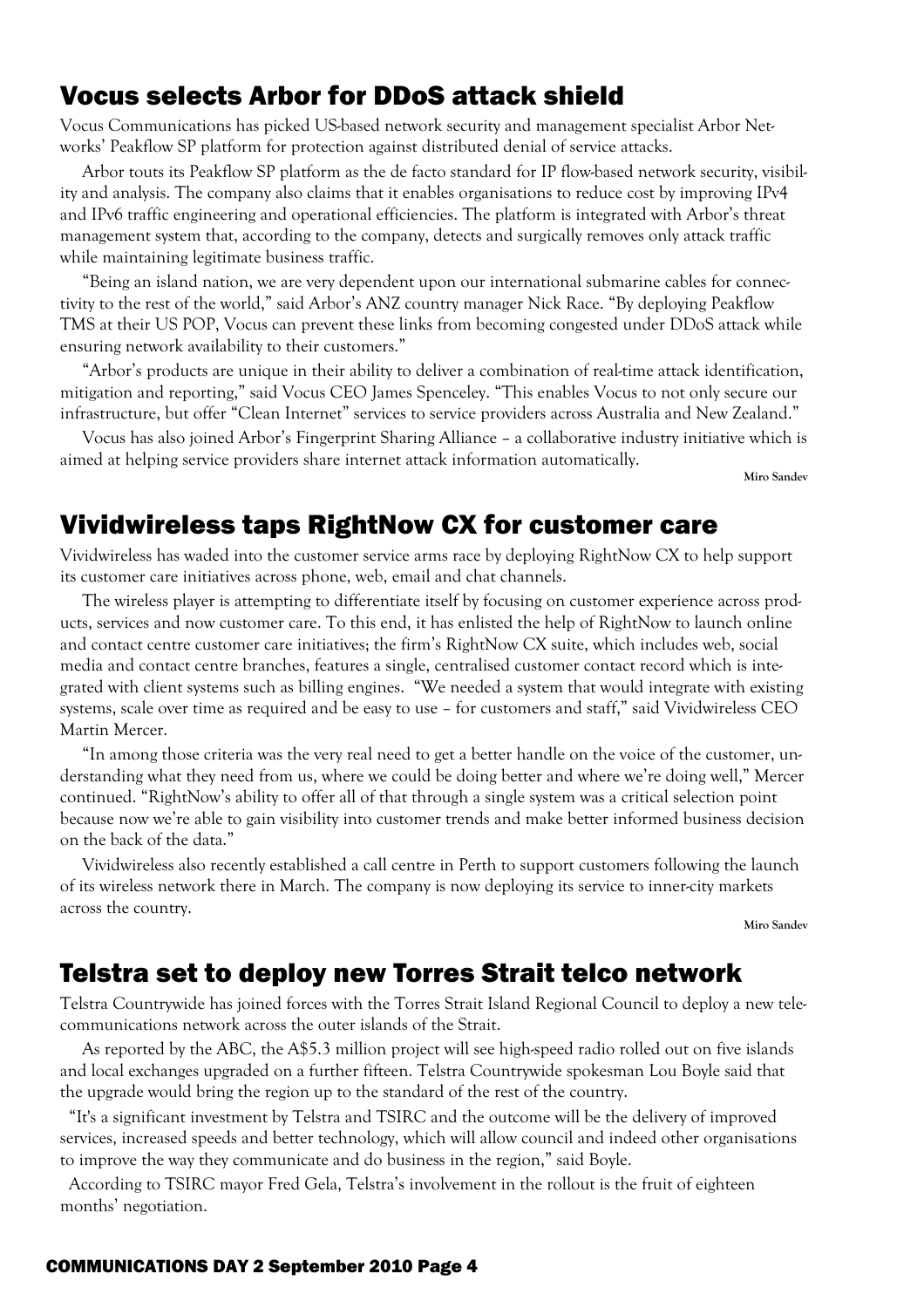#### **MOBILEACTIVE APPS GLOBAL SALES OVER 750,000 DOWNLOADS**

Sales of mobile applications produced by MobileActive's RingRing Studios have edged over 750,000 downloads globally. All time mobile app downloads have increased by 50% in the last four months and MobileActive claims industry forecasts for global mobile apps growth are strong, supported by increasing smart phone diversity and distribution. MobileActive MD Neil Wiles said: "We are continuing to add new distributors across channels and areas of the globe."

### NEW ZEALAND

# Supreme Court rules 0867 not abusive

New Zealand's Supreme Court confirmed yesterday that Telecom NZ did not abuse its market power when it imposed the 0867 dialing prefix on Clear Communications in 1999.

 The nation's highest court rejected an appeal by the Commerce Commission which had previously lost cases against Telecom NZ over the 0867 prefix in the both the High Court and the Court of Appeal.

 Telecom NZ introduced the prefix at a time when residential dial internet access was growing fast. There is no charge for local calling in New Zealand under the terms of the Kiwi Share Obligation (KSO), but Telecom NZ was paying termination charges when traffic was fed to another network.

 The Telecom NZ network was congested with dial-up internet traffic and the company received no additional revenue to pay for upgrades. At the time ISPs switched to Clear's network to share in the termination fees being paid by Telecom NZ.

 Telecom NZ introduced the 0867 number which it regarded as sitting outside the KSO and therefore didn't involve a termination charge. Customers were then charged 2 cents an hour for internet calls beyond 10 hours per month, but there were no charges if calls were made to an 0867 number.

 The Commerce Commission's case was based on the idea Telecom NZ's move was not only about redressing the termination fee issue but also a deliberate move to "make life much more difficult for its competitors."

 In 1999 the Commerce Commission claimed Telecom NZ's move to introduce a range of numbers for dial-up Internet access was in breach of Section 36 of the Commerce Act. The Act, which has since been amended, aims to stop dominant companies from abusing their market position.

 When the first case appeared the High Court ruled Telecom NZ has not used any market dominance it may have had, nor did it behave anti-competitively. The court found Telecom NZ had engaged in: "normal profit maximising behaviour, to be expected of any firm, dominant or otherwise."

The Supreme Court ordered the Commerce Commission to pay Telecom NZ NZ\$50,000 in costs.

 Telecom NZ said it welcomed the decision. Tristan Gilbertson, Telecom NZ general counsel said: "This decision reinforces the robust test for anti-competitive conduct that has applied in New Zealand for over a decade. The Court has recognised the importance of avoiding changes in the law that would blur the line between legitimate and illegitimate business conduct and dampen competitive intensity in the market."

**Bill Bennett** 

#### **GEN-I REFRESHES EDEN PARK TECH AHEAD OF RWC**

Telecom NZ subsidiary Gen-I has won a contract to upgrade technology at Auckland's Eden Park in time for next year's Rugby World Cup. The company already provides fixed and mobile voice and data. In addition it will work with Cisco to build a new IP network that includes digital signs, WiFi, automated ticketing, security and building management. Gen-i will also boost Eden Park's mobile network capacity and coverage. David Kennedy, Eden Park Trust's CEO, said the Rugby World Cup 2011 will put New Zealand on the global stage: "It is vital the Trust provides telecommunications services for international media to engage with the world and spectators to easily use mobile communications."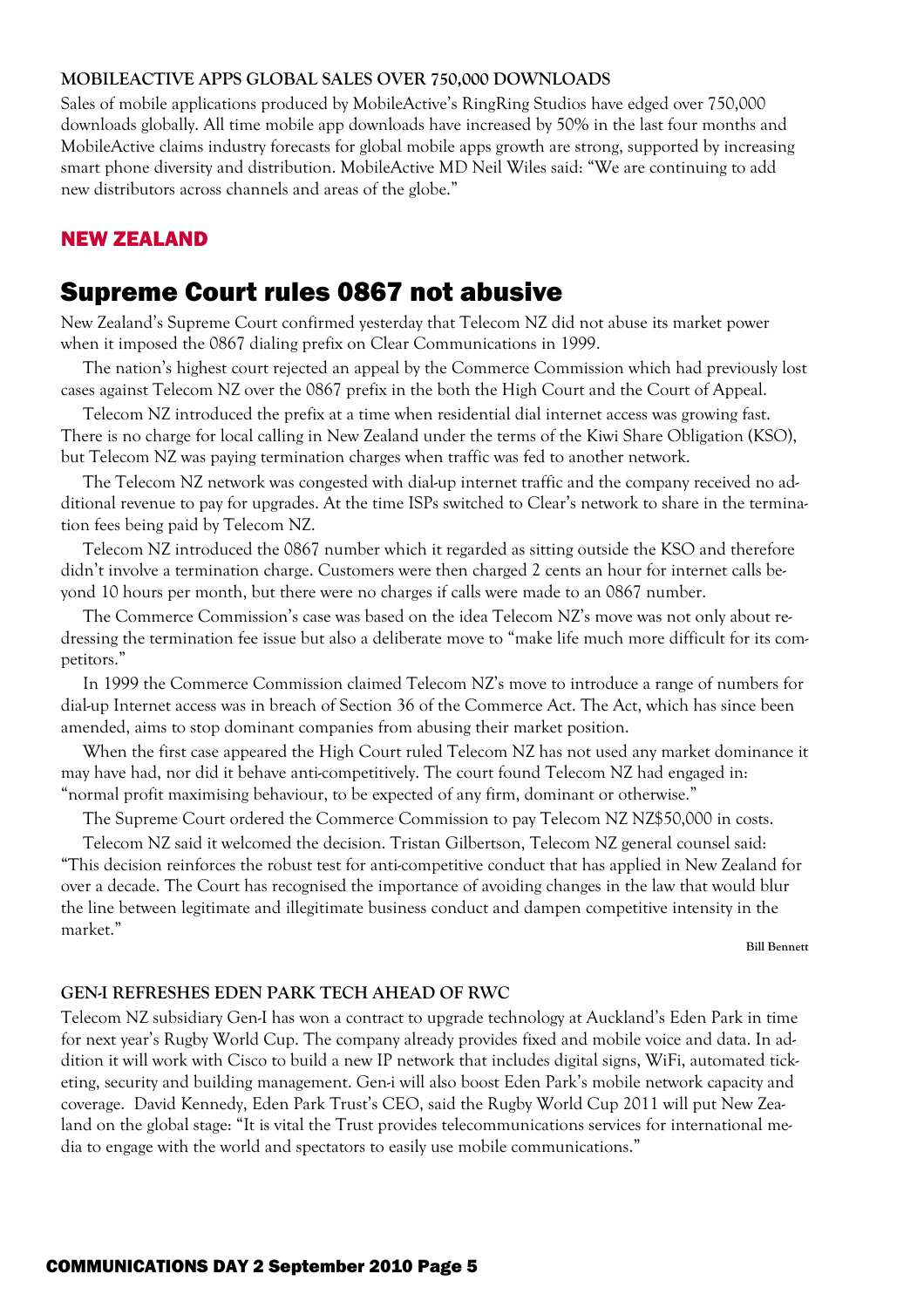#### ALSO MAKING NEWS

### Kiribati to get satellite net access via Pactel

Pactel International has partnered with TSKL, a local carrier in the Republic of Kiribati, to provide satellite internet services.

 Access will be delivered by the RICS (Rural Internet Connectivity System) with download speeds between 256kbps and 2Mbps using a 1.2m KU band antenna.

 Pactel CEO Andrew Taylor said countries like Kiribati are his company's prime focus in the Pacific. He said: "We acknowledge the importance of internet links like these into the remote regions. We appreciate the trust local operators like TSKL have in our abilities to deliver vital telecommunication services".

 The company has already supplied RICS links to local schools, hospitals and small businesses in remote areas of the country.

 It says a key part of the RICS service is self-installation where customers can commission satellite dishes without paying costly installation fees. The service runs on 110V/220V or 24 Volts and consumes only 35 Watts of power, which means it can be used with solar-power equipment.

**Bill Bennett** 

#### **SINGAPORE NBN OPENS FOR BUSINESS– WITH SLOWER SPEEDS FOR GLOBAL DOWNLOADS**

Singapore's national broadband network has commenced operations with five retail service providers selling its services from day one. Along with existing players SingTel, StarHub and M1, two carriers targeting SMEs—SuperInternet and LGA– have also come on board. SingTel's NBN plans include a S\$86 a month plan that offers 150Mbps download speeds, but interestingly only 15Mbps speeds for international downloads. A more expensive \$95 plan offers 200Mbps local/25Mbps global download speeds as part of a bundle with SingTel's mioTV service. The higher priced bundles are also highly complex, offering, for example, discounts on mobile services, some free movies and discounts on international calls. SingTel's business plans are priced at between S\$248 and S\$298. M1 and SuperInternet are offering slightly slower 100Mbps speeds at cheaper prices in the S\$50-60 range. But M1 is also offering an uber one gigabit service priced at S\$399 per month.

#### Comment by Strategic Networks Group president Michael Curri

### Australia's broadband future hangs in the balance

With election results still trickling in over a week past election day, it is still unclear which party – the Liberal or incumbent Labor will emerge in power. The months and weeks leading up to the election were fascinating on many levels – but let's just focus on one very significant issue – the National Broadband Network.

 Hotly contested, Labor's \$43 billion National Broadband Network would provide 100 megabits per second broadband access to approximately 93 percent of the population.

 Currently Australia has – for the most part – slow and expensive Internet service. In conjunction, the NBN plan calls for a boost in broadband investment for businesses with hopes that it would directly support economic growth during the rollout.

 The other side of the aisle, the challenging Liberal party wants to scrap the plan in favour of a \$6.3 billion, privately run alternative.

 All eyes in the broadband industry are waiting to see which side – and with them their broadband plan – will win out. Well we're still waiting as the parliament remains hung while each side hope to sway Independents over to their side.